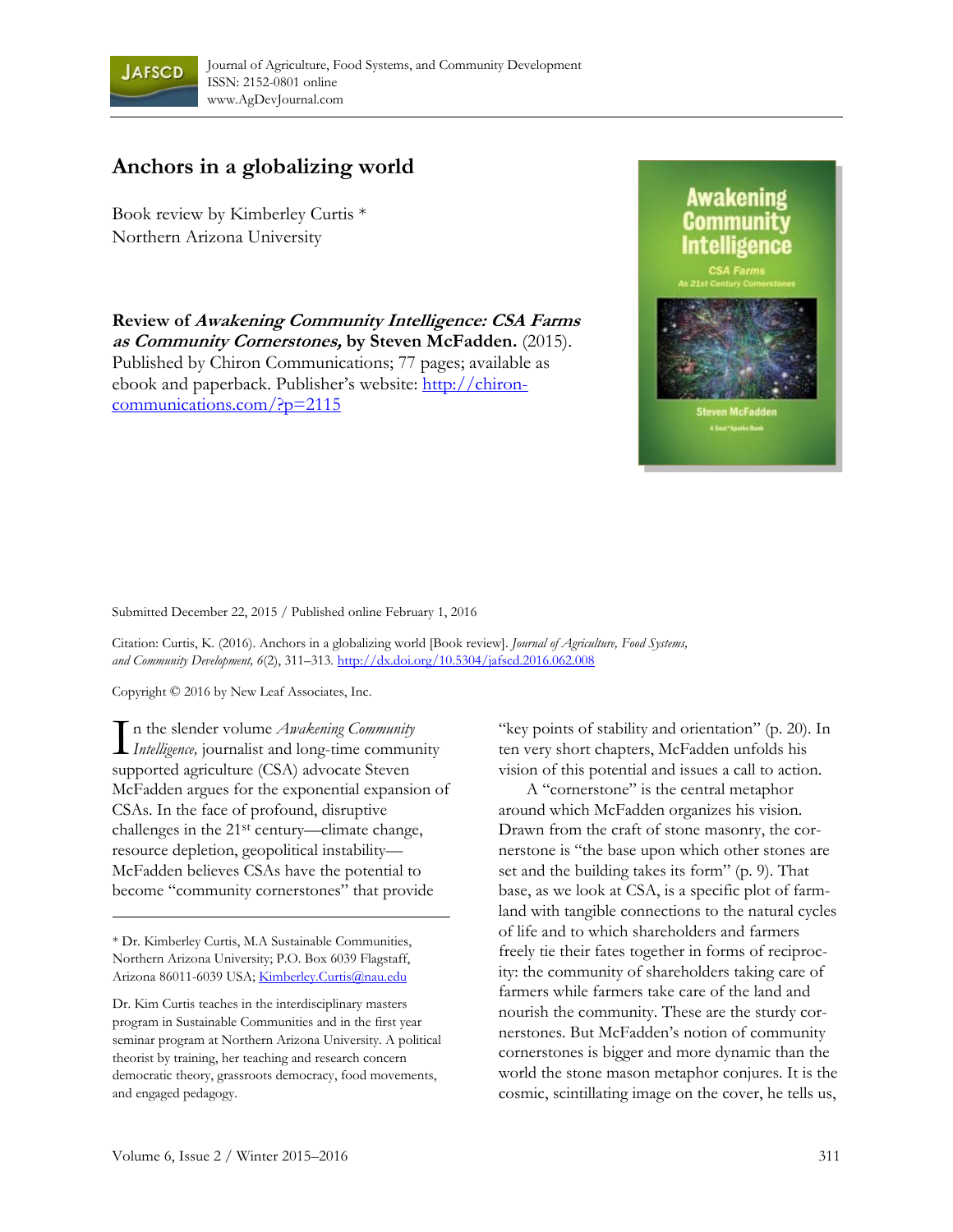that captures his vision. With the help of digital networking, CSAs could become a "network of light-giving impulses"; they could serve as "a model for a dynamic, far-flung, and intelligent network of nodes" in which "community intelligence" and "land-based intelligence" is awakened (p. 10). Anchored and networked and intelligently sparking, CSAs, he thinks, can bridge the gap between the personal and the global, becoming worldwide nodes of "environmental and human health consciously woven into a network of associations" (p. 68).

 This is McFadden's vision. But there is a sizeable gap between the ideal and the real, and the call to action he develops is designed to close that gap. Both his experience and his research show that community is weak in CSA. Thus he returns to the original concept of CSA—the historical cornerstone, as it were—identifying three "seeds" that have gone dormant but are still viable (p. 25). These are "shared ownership and risk, free will participation as members of the community, and intelligent partnership with nature" (p. 32). Mutual commitment and, most importantly, active participation and shared labor on the part of community shareholders are the core issues here, and McFadden believes that these are increasingly missing, with some scholarly studies to support his claim. On the one hand, increasing numbers of CSAs are more about marketing strategy and profit than about building webs of community relationships and community intelligence. (McFadden calls these new forms "genetically modified CSAs" (p. 32).) On the other hand, shareholders, and indeed all people who want to care for the land and have access to healthy, fresh food, must understand that "farming is everyone's responsibility" (p. 40). McFadden's call is for renewed appreciation of this insight, and for a reinvigorated "free will association" in support of farmers and an awakened community intelligence.

 This call is critical in the face of the ravages industrial capitalism enacts on human and ecological communities. McFadden's vision of CSA's contribution to an alternative social economy based on webs of association and meaning is indebted to a robust tradition of social theorizing and community experimentation to build associational

democracy and social economies by reembedding social and ecological values into the creation of living economies (Alperovitz, 2011; Berry, 2002; Polanyi, 1968). And he rightly identifies community (which he calls "free will association") as the weak link in CSA. Yet when he attempts to address it, reflecting on the need for a core group to sustain the CSA model and observing that it is mostly fulland part-time homemakers who form the backbone of these core groups, he celebrates women rather than critically interrogating the implications of this fact for his vision. Are CSAs sustained by women of relative privilege? Do they flourish and are they anchored in only parts of our communities?

 Books designed to be visionary calls to action are different from treatises of social critique or hands-on, practical guidebooks. As such, they run two risks. One, they risk glossing over critical problems. And when they do, they may weaken the visionary power they otherwise might have. An undifferentiated and unmarked notion of human community is one such weakness in McFadden's work. Two, they risk not giving readers enough texture and context to support the vision. For example, readers would have been inspired to learn some basics about the growth of global CSA networks like URGENCI (URGENCI, n.d.) as well as some of the past and current stories of real connections between CSA nodes spreading around the globe. Likewise, some of the bolder actions CSAs have undertaken, such as removing land from the market and forming associational, value-based relationships with local banks to stabilize and enact their CSA, would have excited readers' practical imaginations.

 McFadden is not a scholar, and readers will not find in his work deep exploration of ideas or concepts. Nor will they find fully developed reflections on the challenges to CSAs that might be useful to practitioners. But what they will find is a hopeful and visionary sketch of what CSAs could become that is grounded in the experiences of communities over the last 30 years, including his own. His vision of CSAs as community cornerstones that anchor us to the land in concrete associations that engender orienting "community intelligence" about the entwining of human and